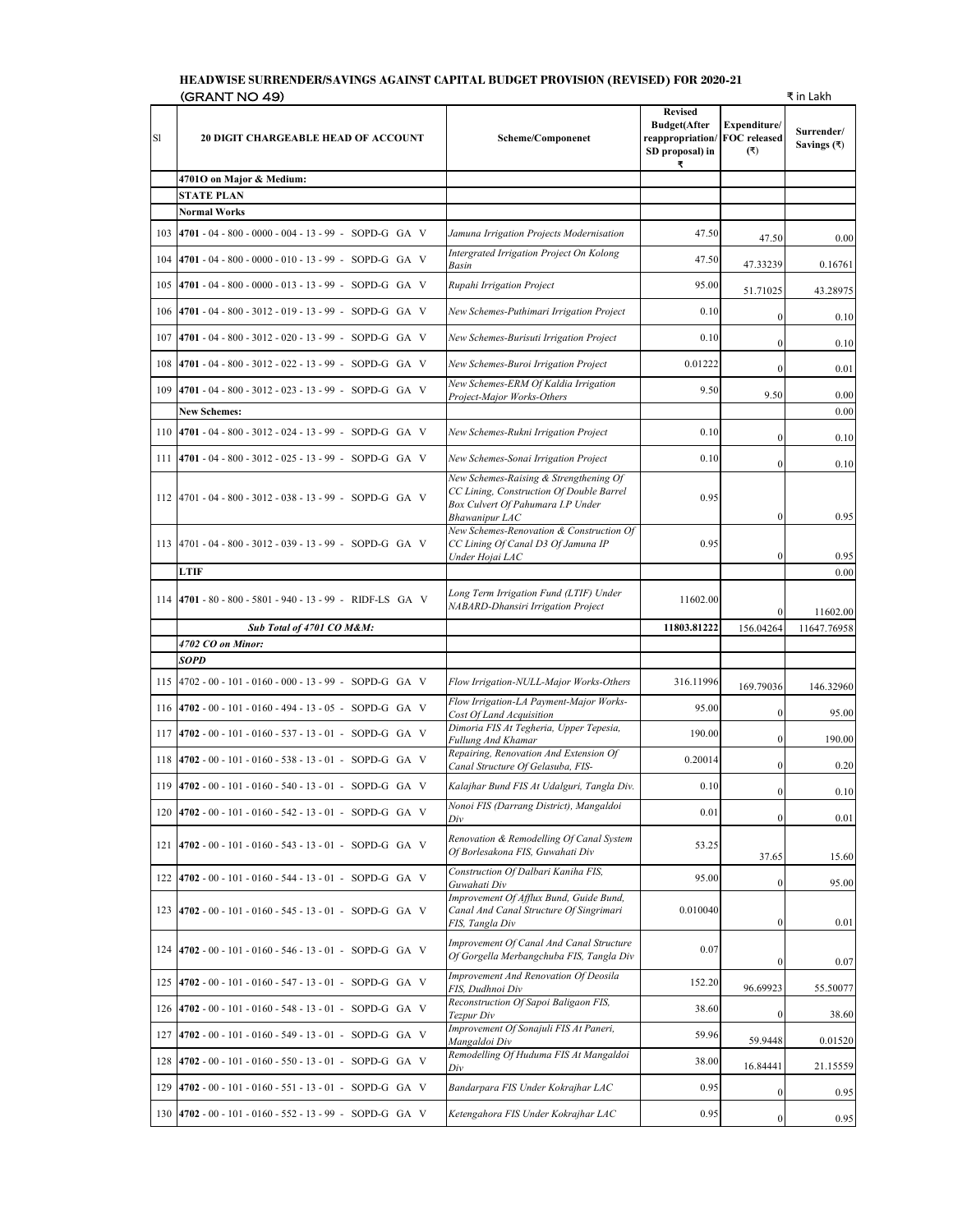| 131 | $4702 - 00 - 101 - 0160 - 553 - 13 - 01 - SOPD-G GA V$      | KaporgaonMeshtabari FIS Under Kokrajhar                                                                      | 0.95    | $\mathbf{0}$     | 0.95  |
|-----|-------------------------------------------------------------|--------------------------------------------------------------------------------------------------------------|---------|------------------|-------|
| 132 | $ 4702 - 00 - 101 - 0160 - 555 - 13 - 01 - SOPD-G GA V$     | Construction Of KhaipoLangso FIS Under<br>Bokajan LAC                                                        | 0.95    | $\mathbf{0}$     | 0.95  |
| 133 | $ 4702 - 00 - 101 - 0160 - 556 - 13 - 01 - SOPD-G GA V$     | Construction Of TengkeraLangso FIS Under<br>Bokajan LAC                                                      | 0.95    | $\mathbf{0}$     | 0.95  |
| 134 | $4702 - 00 - 101 - 0160 - 557 - 13 - 01 - SOPD-G GA V$      | Construction Of Tier Langso FIS Under<br><b>Bokaian LAC</b>                                                  | 0.95    | $\bf{0}$         | 0.95  |
| 135 | $4702 - 00 - 101 - 0160 - 558 - 13 - 01 - SOPD-G GA V$      | Construction Of Tokvang FIS Under Bokajan<br>LAC                                                             | 0.95    | $\boldsymbol{0}$ | 0.95  |
| 136 | 4702 - 00 - 101 - 0160 - 559- 13 - 01 - SOPD-G GA V         | Re-Construction Of Deihori FIS Under<br>Bokajan LAC                                                          | 0.95    | $\mathbf{0}$     | 0.95  |
| 137 | $4702 - 00 - 101 - 0160 - 600 - 13 - 01 - SOPD-G GA V$      | Renovation & Repairing Of MnajekNalla FIS<br>Under Jonai LAC                                                 | 0.95    | $\mathbf{0}$     | 0.95  |
| 138 | $4702 - 00 - 101 - 0160 - 601 - 13 - 01 - SOPD-G GA V$      | Renovation & Repairing Of Borbila FIS<br>Under Dhemaji LAC                                                   | 0.95    | $\mathbf{0}$     | 0.95  |
| 139 | 4702 - 00 - 101 - 0160 - 602 - 13 - 01 - SOPD-G GA V        | Deepalina FIS At Garugaon Under Mazbat<br>LAC                                                                | 0.95    | $\bf{0}$         | 0.95  |
| 140 | $4702 - 00 - 101 - 0160 - 603 - 13 - 01 - SOPD-G GA V$      | KathalbariBhutiadong FIS At Panichali<br>Under Paneri LAC                                                    | 0.95    | $\mathbf{0}$     | 0.95  |
|     | 141 4702 - 00 - 101 - 0160 - 604 - 13 - 01 - SOPD-G GA V    | MantikiriMarabhola Bund At Bengbari FIS<br>Near Bengbari Church Under Udalguri LAC                           | 0.95    | $\boldsymbol{0}$ | 0.95  |
| 142 | $4702 - 00 - 101 - 0160 - 605 - 13 - 01 - SOPD-G GA V$      | Reconstruction Of Dewaguri FIS At<br>Dewaguri Under Kaligaon LAC                                             | 0.95    | $\mathbf{0}$     | 0.95  |
| 143 | 4702 - 00 - 101 - 0160 - 606 - 13 - 01 - SOPD-G GA V        | Sigiri FIS In Goalpara Under Golpara West<br>LAC                                                             | 0.95    | $\mathbf{0}$     | 0.95  |
| 144 | 4702 - 00 - 101 - 0160 - 607 - 13 - 01 - SOPD-G GA V        | Kakira FIS In Goalpara Under Goalpara<br>East LAC                                                            | 0.95    | $\mathbf{0}$     | 0.95  |
| 145 | $4702 - 00 - 101 - 0160 - 608 - 13 - 01 - SOPD-G GA V$      | Superiguri FIS (PH-1) Extension Under<br>Bongaigaon LAC                                                      | 0.95    | $\bf{0}$         | 0.95  |
| 146 | 4702 - 00 - 101 - 0160 - 609 - 13 - 01 - SOPD-G GA V        | Bholatal FIS (PH-1) Extension Under Bijni<br><i>LAC</i>                                                      | 0.95    | $\bf{0}$         | 0.95  |
|     | 147 4702 - 00 - 101 - 0160 - 610 - 13 - 01 - SOPD-G GA V    | PanbariBoulajhar FIS (PH-1) Under Bijni<br>LAC                                                               | 0.95    | $\boldsymbol{0}$ | 0.95  |
| 148 | $4702 - 00 - 101 - 0160 - 611 - 13 - 01 - SOPD-G GA V$      | Nigamghola FIS Under Bongaigaon LAC                                                                          | 0.95    | $\mathbf{0}$     | 0.95  |
| 149 | $4702 - 00 - 101 - 0160 - 612 - 13 - 01 - SOPD-G GA V$      | Makra FIS Under Bongaigaon-Major Works-<br>Normal                                                            | 0.95    | $\mathbf{0}$     | 0.95  |
|     | $150$  4702 - 00 - 101 - 0160 - 613 - 13 - 01 - SOPD-G GA V | Relining Of Brick Canal System Of<br>Dhosalcherra FIS Under Hailakandi LAC                                   | 0.95    | $\bf{0}$         | 0.95  |
| 151 | $4702 - 00 - 101 - 0160 - 614 - 13 - 01 - SOPD-G GA V$      | Construction Of Steel Gate & CC Canals In<br>Appin FIS Under Hailakandi LAC                                  | 0.95    | $\mathbf{0}$     | 0.95  |
| 152 | $4702 - 00 - 101 - 0160 - 615 - 13 - 01 - SOPD-G GA V$      | KhakragolCherra FIS In Karimganj Under<br>Ratanbari LAC                                                      | 0.95    | $\bf{0}$         | 0.95  |
|     | 153 4702 - 00 - 101 - 0160 - 616 - 13 - 01 - SOPD-G GA V    | KantaNalaCherra FIS Karimganj Under<br>Ratanbari LAC                                                         | 0.95    | $\mathbf{0}$     | 0.95  |
| 154 | 4702 - 00 - 101 - 0160 - 617 - 13 - 01 - SOPD-G GA V        | MandirtilllaCherra FIS In Karimganj Under<br>Ratanbari LAC                                                   | 0.95    | $\mathbf{0}$     | 0.95  |
| 155 | $4702 - 00 - 101 - 0160 - 618 - 13 - 01 - SOPD-G GA V$      | KhekragoolCherra FIS In Karimganj Under<br>Ratanbari LAC                                                     | 0.95    | $\mathbf{0}$     | 0.95  |
|     | 156   4702 - 00 - 101 - 0160 - 619 - 13 - 01 - SOPD-G GA V  | Reparing And Renovation Of Main Branch &<br>Field Channels (Water Source) Of Kaldia<br>FIS Under Sorbhog LAC | 0.95    | $\boldsymbol{0}$ | 0.95  |
|     | 157 4702 - 00 - 101 - 0160 - 620 - 13 - 01 - SOPD-G GA V    | Renovation Of Dirring FIS Under<br>BiswanathChariali LAC                                                     | 0.95    | $\bf{0}$         | 0.95  |
| 158 | $4702 - 00 - 101 - 0160 - 621 - 13 - 01 - SOPD-G GA V$      | Renovation Of Singra FIS Under Boko LAC                                                                      | 0.95    | $\boldsymbol{0}$ | 0.95  |
| 159 | 4702 - 00 - 101 - 0160 - 622 - 13 - 01 - SOPD-G GA V        | Renovation Of Singuwa FIS Under Boko<br><i>LAC</i>                                                           | 0.95    | $\bf{0}$         | 0.95  |
| 160 | $4702 - 00 - 101 - 0160 - 623 - 13 - 01 - SOPD-G GA V$      | Renovation Of Kapili FIS Under Guwahati<br>West LAC                                                          | 0.95    | $\bf{0}$         | 0.95  |
|     | 161 4702 - 00 - 101 - 0160 - 624- 13 - 01 - SOPD-G GA V     | Renovation Of Kalmoni FIS Under Guwahati<br>West LAC                                                         | 0.95    | $\boldsymbol{0}$ | 0.95  |
| 162 | 4702 - 00 - 101 - 0160 - 625 - 13 - 01 - SOPD-G GA V        | Renovation Of Ubhoti FIS Under Palasbari<br>LAC                                                              | 0.95    | $\bf{0}$         | 0.95  |
| 163 | $4702 - 00 - 101 - 0160 - 626 - 13 - 01 - SOPD-G GA V$      | Botiyamari FIS Under Udalguri LAC                                                                            | 0.95    | $\boldsymbol{0}$ | 0.95  |
| 164 | $4702 - 00 - 101 - 0160 - 627 - 13 - 01 - SOPD-G GA V$      | FIS From River Deodubi In Tukolimora Area<br>Under Sonari LAC                                                | 0.95    | $\bf{0}$         | 0.95  |
| 165 | 4702 - 00 - 101 - 0160 - 984 - 13 - 99 - SOPD-G GA V        | Panbari FIS                                                                                                  | 191.50  | 171.90           | 19.60 |
|     | 166 4702 - 00 - 101 - 0160 - 985 - 13 - 01 - SOPD-G GA V    | Reconstruction Of Porbotia FIS                                                                               | 1.91191 | $\bf{0}$         | 1.91  |
| 167 | 4702 - 00 - 101 - 1522 - 113 - 13 - 99 - SOPD-G GA V        | Irrigation Scheme In Abhayapuri South LAC                                                                    | 28.50   | $\boldsymbol{0}$ | 28.50 |
|     | 168 4702 - 00 - 101 - 1522 - 114 - 13 - 99 - SOPD-G GA V    | Extension Of Canal From Kakodonga FIS To<br>Tarani Area                                                      | 0.10    | $\bf{0}$         | 0.10  |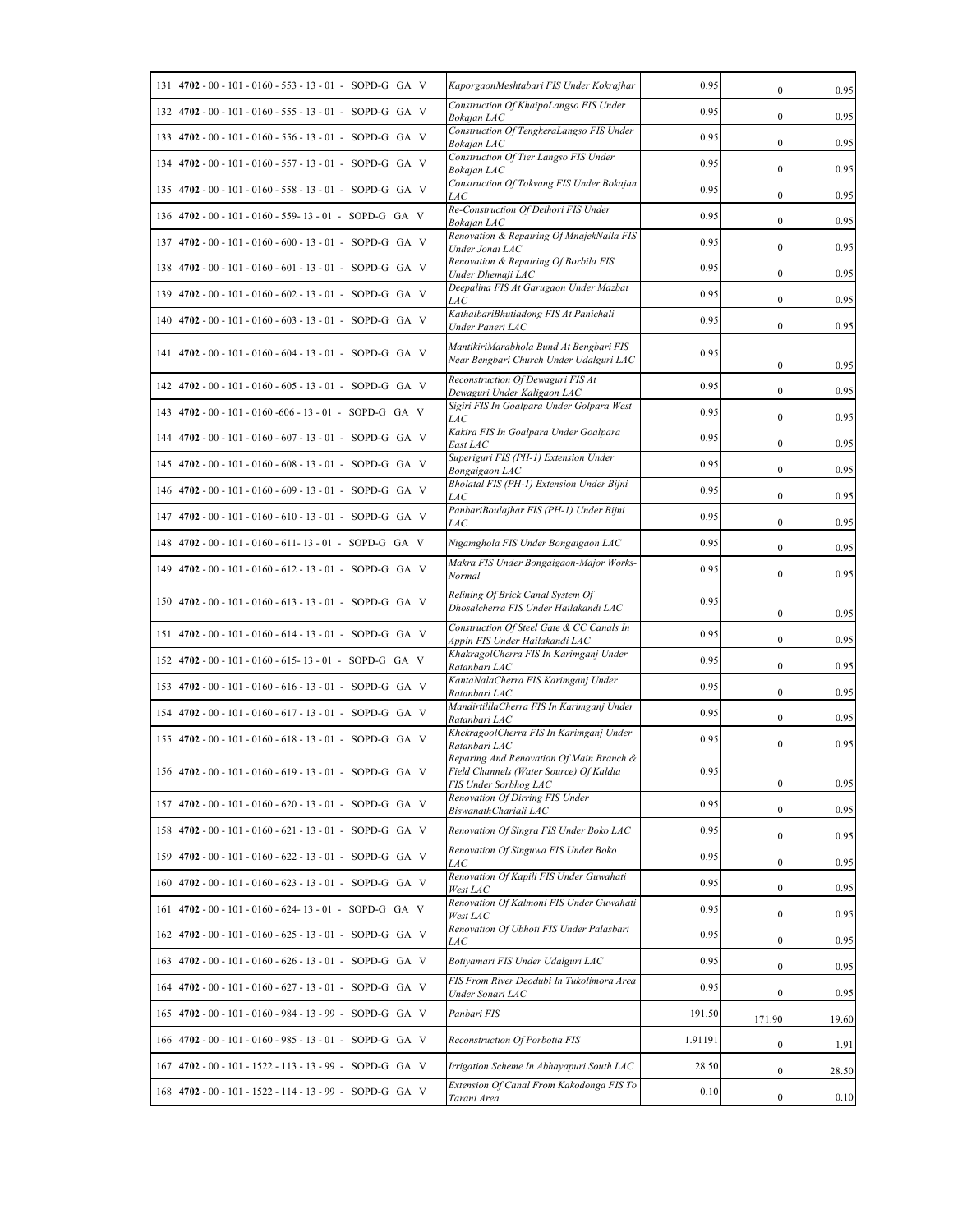|     | 169 4702 - 00 - 101 - 1522 - 116 - 13 - 01 - SOPD-G GA V | Improvement Of LIS From River Buridehing<br>Tripling Fakial Mouza In Joypur Dev Block                                                           | 50.00   | 49.57295         | 0.42705  |
|-----|----------------------------------------------------------|-------------------------------------------------------------------------------------------------------------------------------------------------|---------|------------------|----------|
|     | 170 4702 - 00 - 101 - 1522 - 118 - 13 - 01 - SOPD-G GA V | Remodelling Of LIS Singahuti Beel Under<br>Kheremia & Sassoni Mouza                                                                             | 50.00   | 48.35438         | 1.64562  |
|     | 171 4702 - 00 - 101 - 1522 - 119 - 13 - 01 - SOPD-G GA V | ELIS At Sonapur (5 Points Namely At<br>Dhipuji ELIS, Goronga ELIS, Tuper Pathar<br>ELIS, Dumdang ELIS, Ghoramara Janpump<br>ELIS), Guwahati Div | 168.75  | 89.20225         | 79.54775 |
|     | 172 4702 - 00 - 101 - 1522 - 120 - 13 - 01 - SOPD-G GA V | Renovation And Remodelling Of Malancha<br>Kalubari ELIS, Guwahati West Div                                                                      | 14.25   | 14.25            | 0.00     |
| 173 | $4702 - 00 - 101 - 1522 - 121 - 13 - 01 - SOPD-G GA V$   | Improvement Of Kuruwa LIS, Mangaldoi Div                                                                                                        | 148.97  | 76.81904         | 72.15096 |
| 174 | $4702 - 00 - 101 - 1522 - 122 - 13 - 01 - SOPD-G GA V$   | BhoralTola ELIS Under Borkhetri LAC                                                                                                             | 0.95    | $\mathbf{0}$     | 0.95     |
|     | 175 4702 - 00 - 101 - 1522 - 123 - 13 - 01 - SOPD-G GA V | Lift Irrigation-Relining Of Brick Canal Of<br>Uttar Joshnabad Point - 2 L/B Of River<br>Katakhal Under Hailakandi LAC                           | 0.95    | $\boldsymbol{0}$ | 0.95     |
| 176 | $4702 - 00 - 101 - 1522 - 124 - 13 - 01 - SOPD-G GA V$   | Relining Of Canal In Katilcherra LIS Under<br>Hailakandi LAC                                                                                    | 0.95    | $\mathbf{0}$     | 0.95     |
| 177 | 4702 - 00 - 101 - 1522 - 125 - 13 - 01 - SOPD-G GA V     | Relining Of Canal In Mohammadpur ELIS<br>Under Hailakandi LAC                                                                                   | 0.95    | $\bf{0}$         | 0.95     |
| 178 | $4702 - 00 - 101 - 1522 - 126 - 13 - 01 - SOPD-G GA V$   | Kalabari LIS Under Bilashipara West LAC                                                                                                         | 0.95    | $\bf{0}$         | 0.95     |
| 179 | 4702 - 00 - 101 - 1522 - 127 - 13 - 01 - SOPD-G GA V     | Renovation Of Dumardaha LIS Shabganj<br>Point Under Gauripur LAC                                                                                | 0.95    | $\boldsymbol{0}$ | 0.95     |
| 180 | 4702 - 00 - 101 - 1522 - 128 - 13 - 01 - SOPD-G GA V     | Renovation Of Dumardaha LIS Rupsi Point<br>Under Gauripur LAC                                                                                   | 0.95    | $\boldsymbol{0}$ | 0.95     |
| 181 | 4702 - 00 - 101 - 1522 - 129 - 13 - 01 - SOPD-G GA V     | Renovation Of Gadadhar LIS Under<br>Gauripur LAC                                                                                                | 0.95    | $\mathbf{0}$     | 0.95     |
| 182 | 4702 - 00 - 101 - 1522 - 130 - 13 - 01 - SOPD-G GA V     | Renovation Of KLIS Under Kaliabor LAC                                                                                                           | 0.95    | $\bf{0}$         | 0.95     |
| 183 | $4702 - 00 - 101 - 1522 - 131 - 13 - 01 - SOPD-G GA V$   | Borsila ELIS Under Batadraba LAC                                                                                                                | 0.95    | $\bf{0}$         | 0.95     |
| 184 | $4702 - 00 - 101 - 1522 - 132 - 13 - 01 - SOPD-G GA V$   | Renovation Of Buriganga LIS Under<br>Jamunamukh LAC                                                                                             | 0.95    | $\mathbf{0}$     | 0.95     |
| 185 | 4702 - 00 - 101 - 1522 - 133 - 13 - 01 - SOPD-G GA V     | Kalitapara LIS Under Sipajhar LAC                                                                                                               | 0.95    | $\boldsymbol{0}$ | 0.95     |
| 186 | $4702 - 00 - 101 - 1522 - 134 - 13 - 01 - SOPD-G GA V$   | Improvement & Remodelling Of Bokajan LIS<br>Under Bokajan LAC                                                                                   | 0.95    | $\mathbf{0}$     | 0.95     |
| 187 | $4702 - 00 - 101 - 1522 - 135 - 13 - 01 - SOPD-G GA V$   | Pagla Cherra ELIS With Solar Backup<br>Under Ratabari(SC) LAC                                                                                   | 0.95    | $\mathbf{0}$     | 0.95     |
| 188 | $4702 - 00 - 101 - 1522 - 303 - 13 - 99$ - SOPD-G GA V   | Lift Irrigation-Restoration Of Different<br>Irrigation Scheme Of Sonai LAC                                                                      | 0.10    | $\bf{0}$         | 0.10     |
| 189 | 4702 - 00 - 101 - 1522 - 827 - 13 - 99 - SOPD-G GA V     | Lift Irrigation-Hirajan FIS                                                                                                                     | 0.10    | $\mathbf{0}$     | 0.10     |
| 190 | 4702 - 00 - 101 - 1522 - 828 - 13 - 99 - SOPD-G GA V     | Lift Irrigation-Chamta FIS                                                                                                                      | 0.10    | $\boldsymbol{0}$ | 0.10     |
| 191 | 4702 - 00 - 101 - 1522 - 831 - 13 - 01 - SOPD-G GA V     | Renovation, Remodeling & Extension Of<br>Maloibari ELIS                                                                                         | 202.35  | 109.8851         | 92.46490 |
|     | 192 4702 - 00 - 102 - 1523 - 335 - 13 - 01 - SOPD-G GA V | <b>Balipara Solar Powered DTWS</b>                                                                                                              | 0.01    | $\bf{0}$         | 0.01     |
|     | 193 4702 - 00 - 102 - 1523 - 336 - 13 - 01 - SOPD-G GA V | Construction Of Pakhamara DTWS (3<br>Points)                                                                                                    | 68.75   | 28.985           | 39.7650  |
|     | 194 4702 - 00 - 102 - 1523 - 337 - 13 - 01 - SOPD-G GA V | DTWS At Rangia (10 Points), Rangia Div                                                                                                          | 0.12017 | $\bf{0}$         | 0.12     |
|     | 195 4702 - 00 - 102 - 1523 - 338 - 13 - 01 - SOPD-G GA V | DTWS At Jalukbari LAC Area (10 Points),<br>Guwahati Div                                                                                         | 95.00   | 29.09736         | 65.90264 |
|     | 196 4702 - 00 - 102 - 1523 - 339 - 13 - 01 - SOPD-G GA V | DTWS At Dharmapur At LAC Area (10<br>Points), Nalbari Div                                                                                       | 38.00   | 27.60            | 10.40    |
| 197 | $4702 - 00 - 102 - 1523 - 340 - 13 - 01 - SOPD-G GA V$   | DTWS At Tingkhang LAC Area (5 Points),<br>Dibrugarh Div                                                                                         | 25.10   | 15.06            | 10.04    |
|     | 198 4702 - 00 - 102 - 1523 - 341 - 13 - 01 - SOPD-G GA V | Tamulikhat DTWS (3 Pts.) In Tengakhat GP                                                                                                        | 0.05    | $\boldsymbol{0}$ | 0.05     |
|     | 199 4702 - 00 - 102 - 1523 - 342 - 13 - 01 - SOPD-G GA V | Goridhoria Gaon DTWS (3 Pts.)                                                                                                                   | 0.05    | $\bf{0}$         | 0.05     |
|     | 200 4702 - 00 - 102 - 1523 - 343 - 13 - 01 - SOPD-G GA V | DTWS At Kheremia GP Under Duliajan LAC<br>$(3 \; P$ ts.)                                                                                        | 0.05    | $\boldsymbol{0}$ | 0.05     |
| 201 | $ 4702 - 00 - 102 - 1523 - 344 - 13 - 01 - SOPD-G GA V$  | Dinjoy Gaon DTWS (3 Pts.) - 13-01- SOPD-<br>$G$ -GA- $V$                                                                                        | 0.05    | $\bf{0}$         | 0.05     |
|     | 202 4702 - 00 - 102 - 1523 - 345 - 13 - 01 - SOPD-G GA V | Nonai DTWS 20 Points In Darrang Under<br>Sipajhar LAC                                                                                           | 0.10    | $\bf{0}$         | 0.10     |
|     | 203 4702 - 00 - 102 - 1523 - 346- 13 - 01 - SOPD-G GA V  | Construction Of Pakhamara DTW PH-II (10<br>Points) Under Barama LAC                                                                             | 0.95    | $\bf{0}$         | 0.95     |
|     | 204 4702 - 00 - 102 - 1523 - 347- 13 - 01 - SOPD-G GA V  | DTW I/S - 18 Points (Kalag-6 Points;<br>Borbukia-6 Points; Mukalmua-6 Points)<br>Under Barhketri LAC                                            | 0.95    | 0                | 0.95     |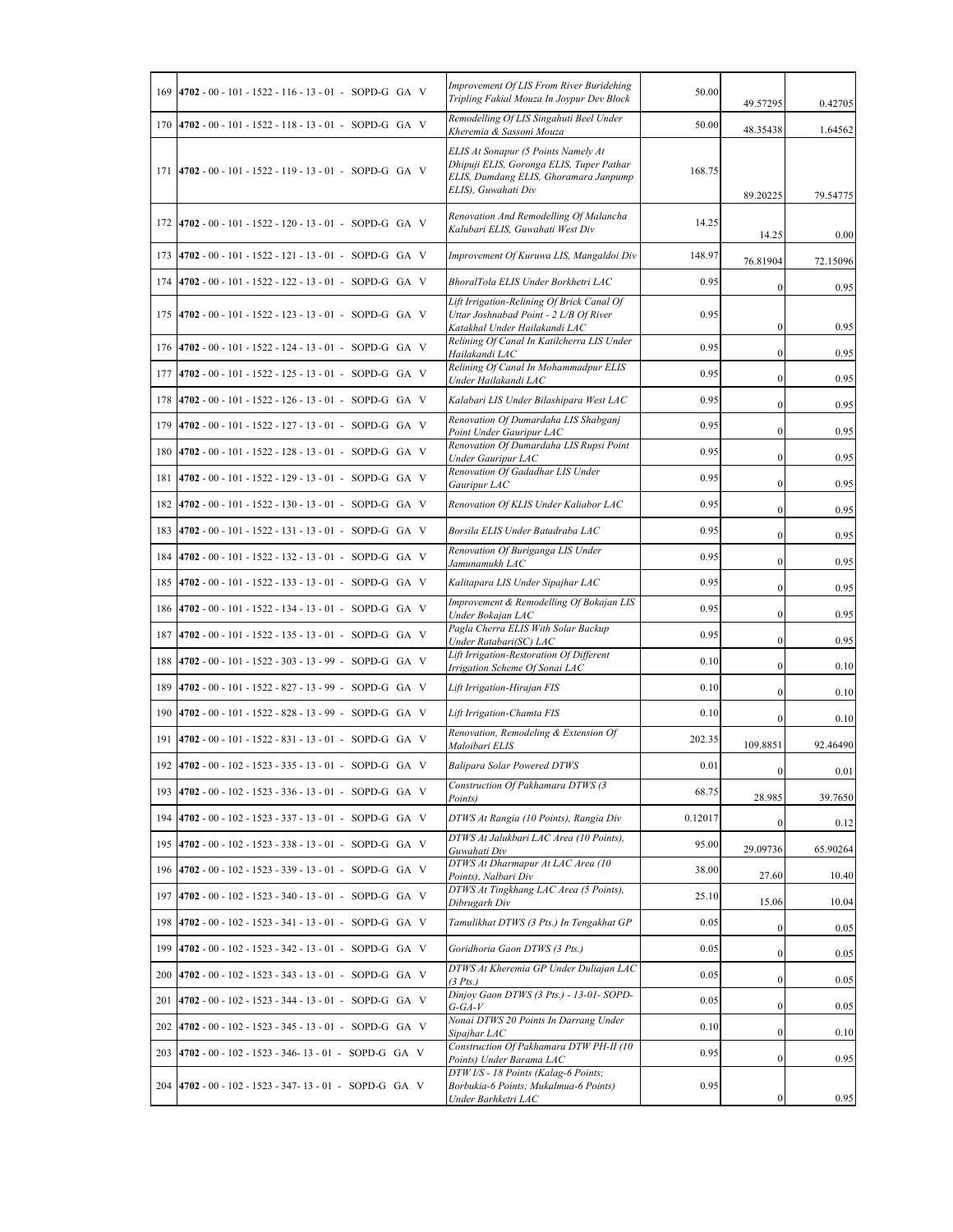|     | 205 4702 - 00 - 102 - 1523 - 348 - 13 - 01 - SOPD-G GA V | DTW I/S-16 Points (Allya-10 Points;<br>Moriyadonga-5 Points; Balikaria-1 Point)                                                                                                                                                                | 0.95      |                  |          |
|-----|----------------------------------------------------------|------------------------------------------------------------------------------------------------------------------------------------------------------------------------------------------------------------------------------------------------|-----------|------------------|----------|
|     |                                                          | Under Nalbari LAC<br>MDTW I/S 8 Points(BakulMajgaon 5 Points;                                                                                                                                                                                  |           | $\bf{0}$         | 0.95     |
|     | 206 4702 - 00 - 102 - 1523 - 349 - 13 - 01 - SOPD-G GA V | DangarPathar 3 Points) Under Lahowal<br><i>LAC</i>                                                                                                                                                                                             | 0.95      | $\bf{0}$         | 0.95     |
| 207 | $4702 - 00 - 102 - 1523 - 350 - 13 - 01 - SOPD-G GA V$   | Sonalibari DTW I/S 2 Points Under Gohpur<br>LAC                                                                                                                                                                                                | 0.95      | $\mathbf{0}$     | 0.95     |
|     | 208 4702 - 00 - 102 - 1523 - 351 - 13 - 01 - SOPD-G GA V | Garerbond DTW I/S 3 Points Under<br>Ratabari LAC                                                                                                                                                                                               | 0.95      | $\mathbf{0}$     | 0.95     |
| 209 | 4702 - 00 - 102 - 1523 - 352-13 - 01 - SOPD-G GA V       | SopaiBaligaon DTWS In Sonitpur Under<br>Dekhijuli LAC                                                                                                                                                                                          | 0.95      | $\mathbf{0}$     | 0.95     |
| 210 | $4702 - 00 - 102 - 1523 - 353 - 13 - 01 - SOPD-G GA V$   | Guthuri DTWS Under Barpeta LAC                                                                                                                                                                                                                 | 0.95      | $\mathbf{0}$     | 0.95     |
| 211 | $4702 - 00 - 102 - 1523 - 355 - 13 - 01 - SOPD-G GA V$   | Gajia DTWS Under Jania LAC                                                                                                                                                                                                                     | 0.95      | $\bf{0}$         | 0.95     |
|     | 212 4702 - 00 - 102 - 1523 - 357 - 13 - 01 - SOPD-G GA V | Tube Well-Renovation Of<br>CharaikholaBisondoi Under Golokganj LAC                                                                                                                                                                             | 0.95      | $\mathbf{0}$     | 0.95     |
|     | 213 4702 - 00 - 102 - 1523 - 358 - 13 - 01 - SOPD-G GA V | Tube Well-Renovation Of MTA Bundh In<br>Gauripur Under Gauripur LAC                                                                                                                                                                            | 0.95      | $\bf{0}$         | 0.95     |
|     | 214 4702 - 00 - 102 - 1523 - 359 - 13 - 01 - SOPD-G GA V | Solar Powered MDTW 4 Points In Majuli<br>Under Majuli LAC                                                                                                                                                                                      | 0.95      | $\mathbf{0}$     | 0.95     |
|     | 215 4702 - 00 - 102 - 1523 - 360 - 13 - 01 - SOPD-G GA V | Solar Powered MDTW 6 Points In<br>UjaniMajuli Under Majuli LAC                                                                                                                                                                                 | 0.95      | $\mathbf{0}$     | 0.95     |
|     | 216 4702 - 00 - 102 - 1523 - 361 - 13 - 01 - SOPD-G GA V | Solar Powered MDTW North West<br>Development Block In Dergaon 5 Points                                                                                                                                                                         | 0.95      |                  |          |
|     |                                                          | Under Dergaon LAC<br>Solar Powered MDTW North West                                                                                                                                                                                             |           | $\mathbf{0}$     | 0.95     |
|     | 217 4702 - 00 - 102 - 1523 - 362- 13 - 01 - SOPD-G GA V  | Development Block 2 Points Under Dergaon<br><i>LAC</i>                                                                                                                                                                                         | 0.95      | $\mathbf{0}$     | 0.95     |
|     | 218 4702 - 00 - 102 - 1523 - 363 - 13 - 01 - SOPD-G GA V | Solar Powered MDTW Kalaipani<br>Development Block Under Teok LAC                                                                                                                                                                               | 0.95      | $\mathbf{0}$     | 0.95     |
| 219 | 4702 - 00 - 102 - 1523 - 364- 13 - 01 - SOPD-G GA V      | Solar Powered MDTW Central Development<br>Block Under Teok LAC                                                                                                                                                                                 | 0.95      | $\mathbf{0}$     | 0.95     |
| 220 | 4702 - 00 - 102 - 1523 - 365 - 13 - 01 - SOPD-G GA V     | Solar Powered MDTW East Development<br>Block 2 Points Under Mariani LAC                                                                                                                                                                        | 0.95      | $\mathbf{0}$     | 0.95     |
| 221 | 4702 - 00 - 102 - 1523 - 366- 13 - 01 - SOPD-G GA V      | Solar Powered DTW Under Dhakuakhana<br><i>LAC</i>                                                                                                                                                                                              | 0.95      | $\bf{0}$         | 0.95     |
| 222 | 4702 - 00 - 102 - 1523 - 367- 13 - 01 - SOPD-G GA V      | Solar Powered DTW 2 Points (Kumbang;<br>Medok) Under Dhakuakhana LAC                                                                                                                                                                           | 0.95      | $\mathbf{0}$     | 0.95     |
|     | 223 4702 - 00 - 102 - 1523 - 368- 13 - 01 - SOPD-G GA V  | Solar Powered DTW 2 Points (Kosuwa;<br>Koliamari) In Lakhimpur LAC                                                                                                                                                                             | 0.95      | $\mathbf{0}$     | 0.95     |
|     |                                                          | Electrical DTW 6 Points (Jubanagar;<br>LalukRenovation; Jubanagar PH-I;                                                                                                                                                                        |           |                  |          |
|     | 224 4702 - 00 - 102 - 1523 - 369- 13 - 01 - SOPD-G GA V  | AhmedpurKutubpur 3 Points) In Lakhimpur                                                                                                                                                                                                        | 0.95      |                  |          |
|     | 225 4702 - 00 - 102 - 1523 - 370 - 13 - 01 - SOPD-G GA V | LAC<br>Dofolajan DTWS New 2 Points In Lakhimpur                                                                                                                                                                                                | 0.95      | $\bf{0}$         | 0.95     |
|     |                                                          | LAC<br>Solar Powered Bodhakora MDTWS                                                                                                                                                                                                           |           | $\mathbf{0}$     | 0.95     |
|     | 226 4702 - 00 - 102 - 1523 - 371 - 13 - 01 - SOPD-G GA V | (Renovation Of Point No.1,2 & 3) In<br>Lakhimpur LAC                                                                                                                                                                                           | 0.95      | $\bf{0}$         | 0.95     |
|     |                                                          | PH-II DTWS 10 Points (Deulknchi 2<br>Points; Kumarpata; Jamtola; Botahkuchi; Udia                                                                                                                                                              |           |                  |          |
|     | 227 4702 - 00 - 102 - 1523 - 372- 13 - 01 - SOPD-G GA V  | na; Chirakhundi 2<br>Points; Chouramari; GurmaraChandmari)                                                                                                                                                                                     | 0.95      |                  |          |
|     |                                                          | Under Rangia LAC                                                                                                                                                                                                                               |           | $\bf{0}$         | 0.95     |
| 228 | 4702 - 00 - 102 - 1523 - 373 - 13 - 01 - SOPD-G GA V     | DTWS 10 Points Under Kamalpur LAC                                                                                                                                                                                                              | 0.95      | $\mathbf{0}$     | 0.95     |
| 229 | $4702 - 00 - 102 - 1523 - 374 - 13 - 01 - SOPD-G GA V$   | DTW In Mahammadpur Village Under Jania<br><i>LAC</i>                                                                                                                                                                                           | 0.95      | $\mathbf{0}$     | 0.95     |
|     | 230 4702 - 00 - 102 - 1523 - 375 - 13 - 01 - SOPD-G GA V | 13 Nos DTW Schemes (NaharbariKuligaon;<br>BormukaliKuliGaon; Baghgaon;<br>NaharaniBorjan; Jelem; DimouKauripathar;<br>Sundarpur; Tongani, Arnepathar,<br>PhulbariPathar; Simenpathar; Belong<br>Chahakichuk; MesakiTongani) Under Jonai<br>LAC | 0.95      | $\mathbf{0}$     | 0.95     |
| 231 | 4702 - 00 - 102 - 1523 - 376 - 13 - 01 - SOPD-G GA V     | Tube Well-Hybrid Schemes In Different<br>Districts                                                                                                                                                                                             | 0.13550   | $\boldsymbol{0}$ | 0.14     |
| 232 | $4702 - 00 - 102 - 1523 - 377 - 13 - 01$ - SOPD-G GA V   | Bhelamari DTWIS (3 Points) Under Nalbari<br>LAC                                                                                                                                                                                                | 0.95      | $\bf{0}$         | 0.95     |
| 233 | 4702 - 00 - 102 - 1523 - 378 - 13 - 01 - SOPD-G GA V     | Tube Well-Khrudra Kotlaborkushi (1 Points)<br>Under Nalbari LAC                                                                                                                                                                                | 0.95      | $\mathbf{0}$     | 0.95     |
|     | 234 4702 - 00 - 102 - 1523 - 837 - 13 - 01 - SOPD-G GA V | Solar DTWS At Biswanath District                                                                                                                                                                                                               | 54.08880  | 53.79514         | 0.29366  |
| 235 | 4702 - 00 - 102 - 1523 - 982 - 13 - 99 - SOPD-G GA V     | DTW Scheme With Solar System                                                                                                                                                                                                                   | 262.94143 | 250.15218        | 12.78925 |
|     | 236 4702 - 00 - 800 - 0800 - 602 - 13 - 99 - SOPD-G GA V | Development Of Irrigation Colony Near<br>Betkuchi, Lokhra (Guwahati Division)                                                                                                                                                                  | 101.10    | $\boldsymbol{0}$ | 101.10   |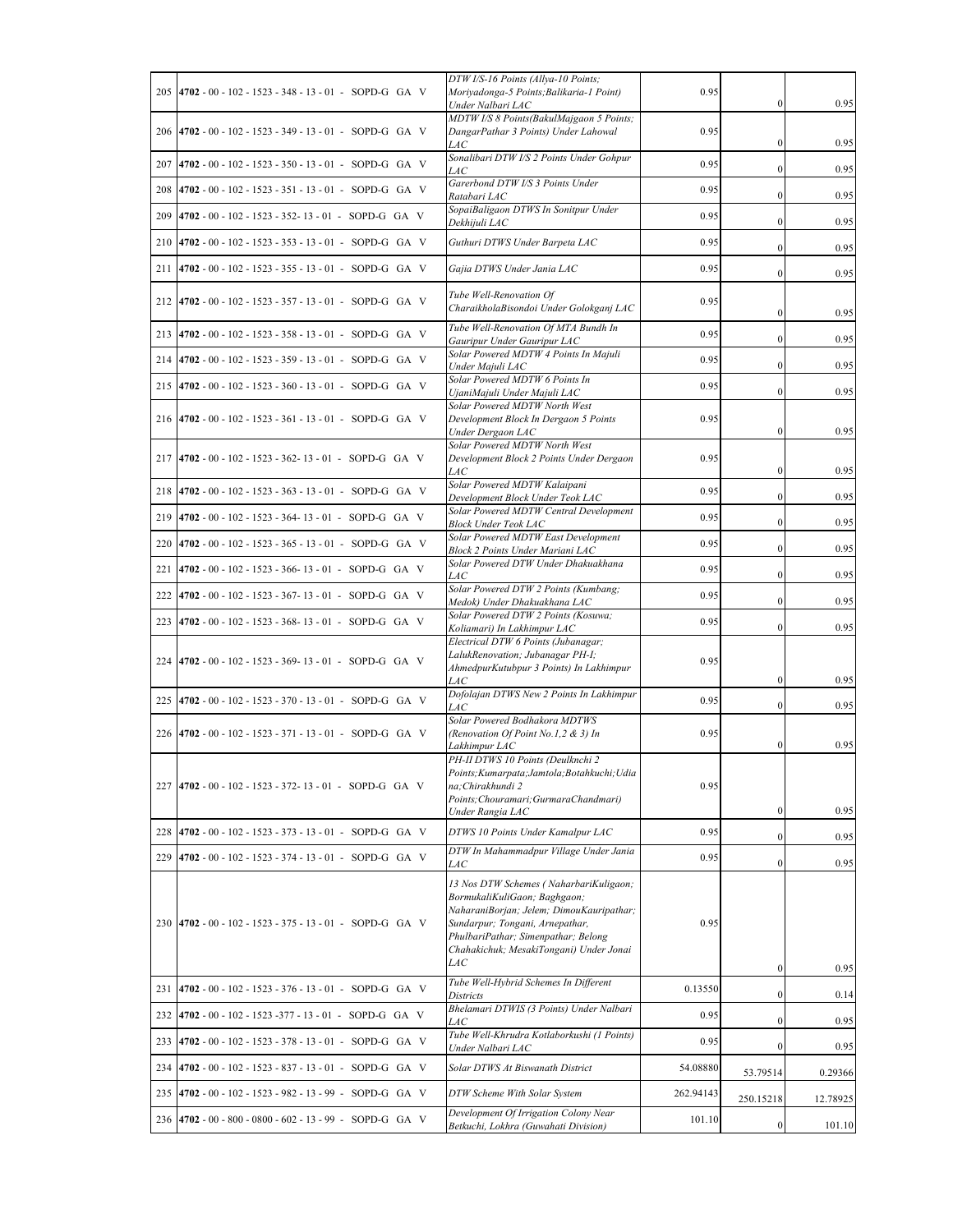|     | 237 4702 - 00 - 800 - 0800 - 603 - 13 - 99 - SOPD-G GA V                                         | Construction Of Central Laboratory,<br>Auditorium And Guest House At Koinadhora<br>With Boundary Wall                                                            | 195.00       | 29.35742         | 165.64258   |
|-----|--------------------------------------------------------------------------------------------------|------------------------------------------------------------------------------------------------------------------------------------------------------------------|--------------|------------------|-------------|
|     | 238 4702 - 00 - 800 - 0800 - 651 - 13 - 99 - SOPD-G GA V                                         | Construction Of IB At Dimu, Rangia<br>(Guwahati Div), Mukalmua (Nalbari Div.),<br>Kaziranga (Jorhat Div.), Goreswar (Sukla<br>Div.), Chamata (Nalbari, Guwahati) | 0.10         | $\mathbf{0}$     | 0.10        |
|     | AIBP                                                                                             |                                                                                                                                                                  |              |                  |             |
| 239 | 4702 - 00 - 102 - 1523 - 334 - 13 - 99 - CSS GA V                                                | CLA (AIBP) Minor Irrigation                                                                                                                                      | 21200.00     | 11714.24932      | 9485.75068  |
| 240 | 4702 - 00 - 102 - 1523 - 567 - 13 - 99 - SOPD-G GA V                                             | Shortfall Of AIBP                                                                                                                                                | 1861.12      | 996.85189        | 864.26811   |
| 241 | 4702 - 00 - 102 - 1523 - 928 - 13 - 99 - SOPD-SS GA V                                            | Projected State Share Pf CSS(AIBP)                                                                                                                               | 585.50       | 474.83125        | 110.66875   |
|     | <b>PMKSY-HKKP-GW</b>                                                                             |                                                                                                                                                                  |              |                  | 0.00        |
| 242 | 4702 - 00 - 102 - 1523 - 666 - 13 - 99 - CSS GA V                                                | Tube Well-Electrical                                                                                                                                             | 45000.00     | 5074.25153       | 39925.74847 |
| 243 | 4702 - 00 - 102 - 1523 - 666 - 13 - 99 - SOPD-SS GA V                                            | Tube Well-Electrical                                                                                                                                             | 6412.50      | 610.88563        | 5801.61437  |
| 244 | 4702 - 00 - 102 - 1523 - 667 - 13 - 99 - CSS GA V                                                | Tube Well-Solar                                                                                                                                                  | 13500.00     | 6437.41122       | 7062.58878  |
|     | 245 4702 - 00 - 102 - 1523 - 667 - 13 - 99 - SOPD-SS GA V                                        | Tube Well-Solar                                                                                                                                                  | 2137.50      | 671.36666        | 1466.13334  |
|     | SCSP                                                                                             |                                                                                                                                                                  |              |                  |             |
|     | 246 4702 - 00 - 789 - 0000 - 000 - 13 - 99 - SOPD-SCSP GA V Scheduled Caste Component Plan-NULL- | Capital Outlay On Minor Irrigation-NULL-<br>NULL-Major Works-Others                                                                                              | 945.25       | 547.16203        | 398.08797   |
|     | <b>TSP</b>                                                                                       |                                                                                                                                                                  |              |                  |             |
|     | 247 4702 - 00 - 796 - 0000 - 000 - 13 - 99 - SOPD-TSP GA V                                       | Capital Outlay On Minor Irrigation-NULL-<br>Tribal Area Sub-Plan-NULL-NULL-Major<br>Works-Others                                                                 | 412.14       | 397.99903        | 14.14097    |
|     | <b>NABARD</b>                                                                                    |                                                                                                                                                                  |              |                  |             |
| 248 | 4702 - 00 - 800 - 0800 - 604 - 13 - 99 - RIDF-SS GA V                                            | Loan Assistance From NABARD Under<br><i>RIDF</i>                                                                                                                 | 317.30       | 48.59211         | 268.70789   |
| 249 | 4702 - 00 - 800 - 0800 - 604 - 13 - 99 - RIDF-LS GA V                                            | Loan Assistance From NABARD Under<br><i>RIDF</i>                                                                                                                 | 6028.61      | 3713.78096       | 2314.82904  |
|     | <b>RIMS</b>                                                                                      |                                                                                                                                                                  |              |                  |             |
|     | 250 4702 - 00 - 800 - 1521 - 927 - 26 - 99 - CSS GA V                                            | Census Of Minor Irrigation-Central Share-<br>Other Charges                                                                                                       | 180.00       | $\boldsymbol{0}$ | 180.00      |
|     | 251 4702 - 00 - 800 - 1689 - 000 - 04 - 99 - EE-CS GA V                                          | Rationalisation Of Minor Irrigation Statistics-<br>NULL-Office Expenses-                                                                                         | 2.00         | $\boldsymbol{0}$ | 2.00        |
| 252 | 4702 - 00 - 800 - 1689 - 927 - 01 - 01 - EE-CS GA V                                              | Rationalisation Of Minor Irrigation Statistics-<br>Central Share-Salaries-Pay                                                                                    | 2.00         | $\mathbf{0}$     | 2.00        |
|     | Sub Total of 4702:                                                                               |                                                                                                                                                                  | 101395.71438 | 32062.34125      |             |
|     | 4705 CO on CADWM                                                                                 |                                                                                                                                                                  |              |                  |             |
|     | <b>CADWM Normal Works</b>                                                                        |                                                                                                                                                                  |              |                  |             |
| 253 | 4705 - 00 - 002 - 1926 - 104 - 13 - 99 - SOPD-SS GA V                                            | CAD To Malobari LIS Project                                                                                                                                      | 8.55         | 8.20644          | 0.34356     |
| 254 | 4705 - 00 - 002 - 5473 - 008 - 13 - 99 - SOPD-SS GA V                                            | CAD For Bordikarai Irrigation Schemes                                                                                                                            | 40.755       | 22.75606         | 17.99894    |
| 255 | 4705 - 00 - 002 - 5473 - 008 - 13 - 99 - CSS GA V                                                | CAD For Bordikarai Irrigation Schemes                                                                                                                            | 270.00       | 70.46662         | 199.53338   |
| 256 | 4705 - 00 - 002 - 5473 - 012 - 13 - 99 - SOPD-SS GA V                                            | CAD For Pahumara Irrigation Project                                                                                                                              | 8.55         | 8.55             | 0.00        |
|     | 257 4705 - 00 - 002 - 5473 - 012 - 13 - 99 - CSS GA V                                            | <b>CAD For Pahumara Irrigation Project</b>                                                                                                                       | 135.34       | $\boldsymbol{0}$ | 135.34      |
| 258 | 4705 - 00 - 002 - 5473 - 104 - 13 - 99 - CSS GA V                                                | CAD To Malobari LIS Project                                                                                                                                      | 45.00        | $\boldsymbol{0}$ | 45.00       |
| 259 | 4705 - 00 - 002 - 5474 - 013 - 13 - 99 - CSS GA V                                                | New CAD For Dhansiri                                                                                                                                             | 487.63       | $\mathbf{0}$     | 487.63      |
| 260 | 4705 - 00 - 002 - 5474 - 013 - 13 - 99 - SOPD-SS GA V                                            | New CAD For Dhansiri                                                                                                                                             | 153.3784     | 101.69811        | 51.68029    |
|     | Sub Total of 4705:                                                                               |                                                                                                                                                                  | 1149.2034    | 211.67723        | 937.52617   |
|     | Sub Total: (Capital)<br><b>GRANT NO:44</b>                                                       |                                                                                                                                                                  | 114348.73    | 32430.06112      | 81918.66888 |

|                                                 | 20 DIGIT CHARGEABLE HEAD OF ACCOUNT<br>Provision(Rs.)         |        | <b>OC</b>    | Revised Budget Expenditure/F Surrender/Savin<br>gs(Rs) |
|-------------------------------------------------|---------------------------------------------------------------|--------|--------------|--------------------------------------------------------|
|                                                 |                                                               |        | released(Rs) |                                                        |
|                                                 | <b>NLCPR</b>                                                  |        |              |                                                        |
| 14552-00-222-21537-000-13-99-CSS-GA-V           | <b>Burinagar LIS</b>                                          | 108.90 | $\Omega$     | 108.90                                                 |
| 24552-00-222-4786-000-13-99-CSS-GA-V            | Thengkhari Barhola Pathar I.S                                 | 199.42 |              | 199.42                                                 |
| 3 4552-00-222-4787-000-13-99-CSS-GA-V           | DTWS at 30 pts under Barsola Dev. Block                       | 351.00 | $\Omega$     | 351.00                                                 |
| 4 4552-00-222-5348-928-13-99-SOPD-SS-GA-V State | NLCPR SS-Thengkhari Barhola Pathar I.S<br>(Point No $1 & 2$ ) | 148.12 | 1.65367      | 146.46633                                              |
|                                                 | <b>Sub Total of NLCPR:</b>                                    | 807.44 | 1.65367      | 805.78633                                              |
|                                                 | <b>NEC</b>                                                    |        |              |                                                        |
| 4552-00-222-2268-928-13-99-SOPD-SS-GA-V State   | <b>NEC</b>                                                    | 4.85   | $\Omega$     | 4.85                                                   |
|                                                 | <b>Sub Total of NEC:</b>                                      | 4.85   | $\Omega$     | 4.85                                                   |
|                                                 | <b>Grand Total: (Under Grant 44)</b>                          | 812.29 | 1.65367      | 810.63633                                              |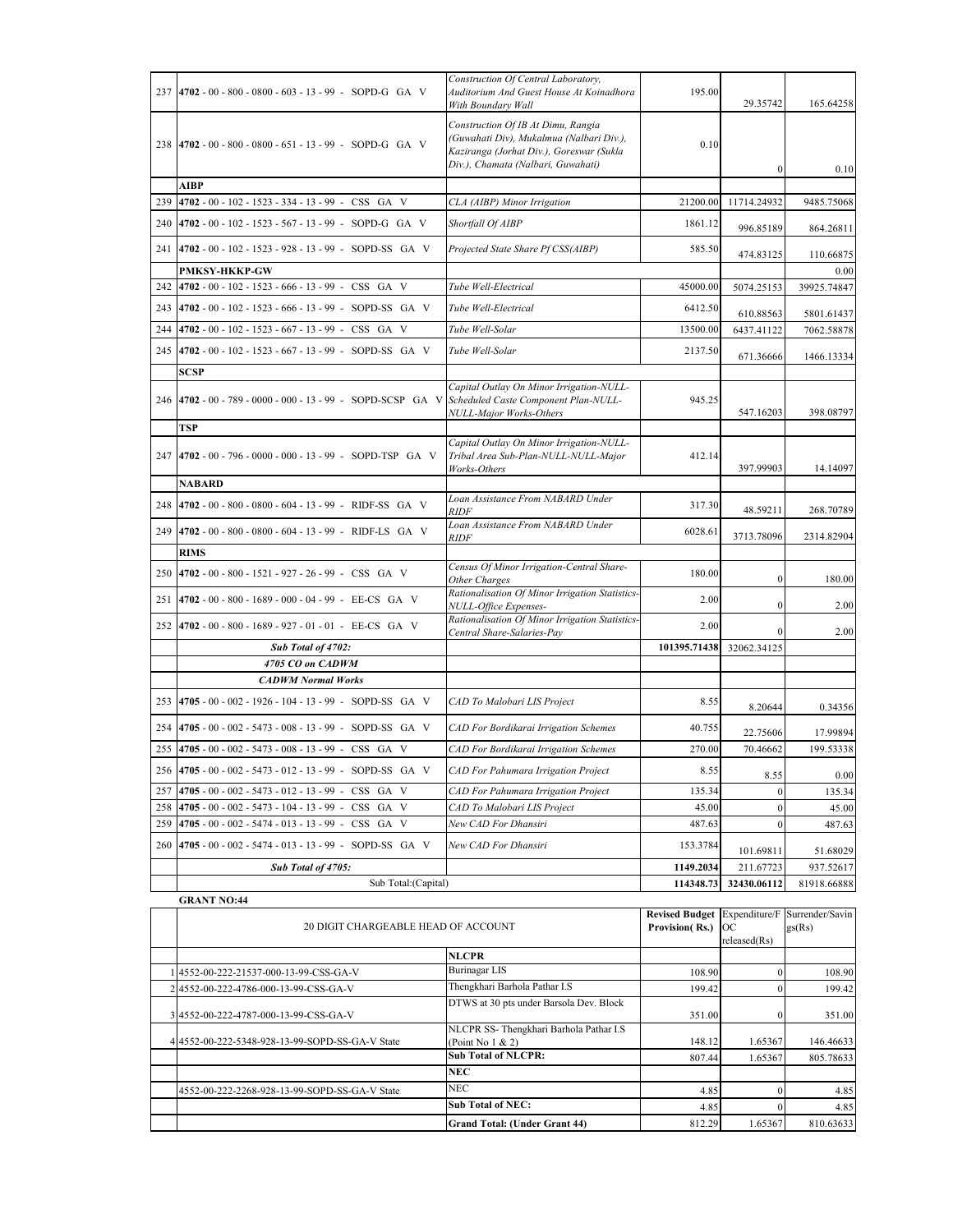## **POINT NO-11** REVENUE BUDGET Provision (Revised) FOR 2020-21 & FOC RELEASED/EXPENDITURE

| <b>GRANT NO: 49</b> |                                                       |                                                                                              |                                   |                              | ₹ in Lakh             |
|---------------------|-------------------------------------------------------|----------------------------------------------------------------------------------------------|-----------------------------------|------------------------------|-----------------------|
| <b>SI</b>           | H/A                                                   | Componenet                                                                                   | <b>Budget</b><br>Provision<br>(₹) | Expenditure/<br>FOC released | Surrender/<br>Savings |
|                     | 01-Pay                                                |                                                                                              |                                   |                              |                       |
| 1                   | 2701 - 80 - 001 - 0000 - 000 - 01 - 01 - EE GA V      | Salaries-Pay                                                                                 | 9879.47                           | 7673.70658                   | 2205.76342            |
| 2                   | 2701 - 80 - 001 - 0000 - 000 - 01 - 12 - EE GA V      | Arrear Salary/DA                                                                             | 80.68                             | 71.55238                     | 9.12762               |
|                     | 02-Wages                                              |                                                                                              |                                   |                              |                       |
| 3                   | 2701 - 80 - 001 - 0000 - 000 - 02 - 02 - EE GA V      | Wages To Muster Roll Employees                                                               | 0.01                              | $\Omega$                     | 0.01000               |
| $\overline{4}$      | $2701 - 80 - 001 - 0000 - 000 - 02 - 03 - EE$<br>GA V | <b>Wages-Work Charged Employees</b>                                                          | 0.01                              | $\Omega$                     | 0.01000               |
| 5                   | 2701 - 80 - 001 - 0000 - 000 - 02 - 06 - EE GA V      | Wages-Part Time Sweeper                                                                      | 6.88                              | 5.46                         | 1.42000               |
|                     | 03-Travel Expenses                                    |                                                                                              |                                   |                              |                       |
| 6                   | 2701 - 80 - 001 - 0000 - 000 - 03 - 01 - EE GA V      | Travel Expenses-Regular                                                                      | 6.51                              | 6.34688                      | 0.16312               |
|                     | 04-Office Expenditure                                 |                                                                                              |                                   |                              |                       |
| 7                   | 2701 - 80 - 001 - 0000 - 000 - 04 - 01 - EE GA V      | Office Expenses-Postage Stamp                                                                | 0.05                              |                              | 0.05000               |
| 8                   | 2701 - 80 - 001 - 0000 - 000 - 04 - 02 - EE GA V      | Office Expenses-Telephone Charge                                                             | 0.09                              | $\Omega$                     | 0.09000               |
| 9                   | 2701 - 80 - 001 - 0000 - 000 - 04 - 03 - EE GA V      | Office Expenses-Electricity And Water Charge                                                 | 279.00                            | 160.10144                    | 118.89856             |
| 10                  | 2701 - 80 - 001 - 0000 - 000 - 04 - 04 - EE GA V      | Office Expenses-Office Equipments Including<br>Computers & Accessories                       | 1.02                              | 1.0192                       | 0.00080               |
| 11                  | 2701 - 80 - 001 - 0000 - 000 - 04 - 05 - EE GA V      | Office Expenses-Stationery And Printing Of<br>Forms                                          | 1.03                              | $\Omega$                     | 1.03000               |
| 12                  | 2701 - 80 - 001 - 0000 - 000 - 04 - 06 - EE GA V      | Office Expenses-Furniture                                                                    | 4.65                              | $\Omega$                     | 4.65000               |
| 13                  | 2701 - 80 - 001 - 0000 - 000 - 04 - 08 - EE GA V      | Office Expenses-Maintenance Of Vehicles                                                      | 9.30                              | 4.71796                      | 4.58204               |
| 14                  | 2701 - 80 - 001 - 0000 - 000 - 04 - 10 - EE GA V      | Office Expenses-Books And Periodicals                                                        | 0.19                              | $\Omega$                     | 0.19000               |
| 15                  | 2701 - 80 - 001 - 0000 - 000 - 04 - 11 - EE GA V      | Office Expenses-Refreshment Expenses                                                         | 0.93                              | 0.929                        | 0.00100               |
| 16                  | 2701 - 80 - 001 - 0000 - 000 - 04 - 14 - EE GA V      | Office Expenses-Hiring Of Functional<br>Vehicles                                             | 4.65                              | $\Omega$                     | 4.65000               |
| 17                  | 2701 - 80 - 001 - 0000 - 000 - 04 - 99 - EE GA V      | Office Expenses-Others                                                                       | 3.72                              | $\Omega$                     | 3.72000               |
|                     | 05-Payment of Professional & Special Service          |                                                                                              |                                   |                              |                       |
| 18                  | $2701 - 80 - 001 - 0000 - 000 - 05 - 01 - EE$ GA V    | Payment For Professional And Special<br>Services-Remuneration For Professional<br>Services   | 3.72                              | $\Omega$                     | 3.72000               |
| 19                  | 2701 - 80 - 001 - 0000 - 000 - 05 - 02 - EE GA V      | Payment For Professional And Special                                                         | 6.14                              |                              |                       |
|                     |                                                       | Services-Legal Service                                                                       |                                   | 5.84                         | 0.30000               |
| 20                  | 2701 - 80 - 001 - 0000 - 000 - 05 - 03 - EE GA V      | Payment For Professional And Special<br>Services-Consultancy Fees                            | 90.02                             | 1.0176                       | 89.00240              |
| 21                  | $2701 - 80 - 001 - 0000 - 000 - 05 - 09 - EE$ GA V    | Payment For Professional And Special<br>Services-Renumeration To Examiners /<br>Invigilators | 6.51                              |                              | 6.51000               |
| 22                  | 2701-80-001-0000-000-05-99-EE GA V                    | Payment For Professional And Special<br>Services-Others                                      | 0.93                              | $\overline{0}$               | 0.93000               |
|                     | 15-Machinery & Equipments/T&P                         |                                                                                              |                                   |                              |                       |
| 23                  | 2701 - 80 - 001 - 0000 - 000 - 15 - 02 - EE GA V      | Machinery And Equipment / Tools & Plants-<br>Tools And Plants                                | 9.30                              | 5.822                        | 3.47800               |
|                     | 17-Maintenance                                        |                                                                                              |                                   |                              |                       |
| 24                  | 2701-80-001-0000-000-17-01-EE GA V                    | Maintenance-Departmental Building                                                            | 93.00                             | $\Omega$                     | 93.00000              |
|                     | 2701 - 80 - 001 - 0000 - 000 - 17 - 05 - EE GA V      | Maintenance-Asset Maintenance                                                                | 793.97                            | 641.25889                    | 152.71111             |
| 25                  | $2701 - 80 - 001 - 0000 - 000 - 17 - 05 - SOPD$       | Flood Damage Restoration-Maintenance-<br>Asset Maintenance                                   | 475.00                            | 306.488                      | 168.51200             |
|                     | FDR GA V<br>26-Other Charges                          |                                                                                              |                                   |                              |                       |
| 27                  | 2701 - 80 - 001 - 0000 - 000 - 26 - 02 - EE GA V      | Disaster Management                                                                          | 1.12                              | $\overline{0}$               | 1.12000               |
| 28                  | 2701 - 80 - 001 - 0000 - 000 - 26 - 03 - EE GA V      | Other Charges-Training                                                                       | 19.53                             | $\overline{0}$               | 19.53000              |
| 29                  | 2701 - 80 - 001 - 0000 - 000 - 26 - 04 - EE GA V      | Organisation Of Events/Fair & Functions                                                      | 0.09                              | $\overline{0}$               | 0.09000               |
| 30                  | 2701 - 80 - 001 - 0000 - 000 - 26 - 09 - EE GA V      | Decreetal Amount                                                                             | 186.00                            | 49.29071                     | 136.70929             |
| 31                  | 2701 - 80 - 001 - 0000 - 000 - 26 - 10 - EE GA V      | Conduct Of Recruitment Exams / Deptt Exams                                                   | 910.37                            | 419.05251                    | 491.31749             |
| 32                  | 2701-80-001-0000-000-26-11-EE GA V                    | Production Of Documentation / Telefilms                                                      | 0.01                              | $\overline{0}$               | 0.01000               |
|                     | 99-Information Technology                             |                                                                                              |                                   |                              |                       |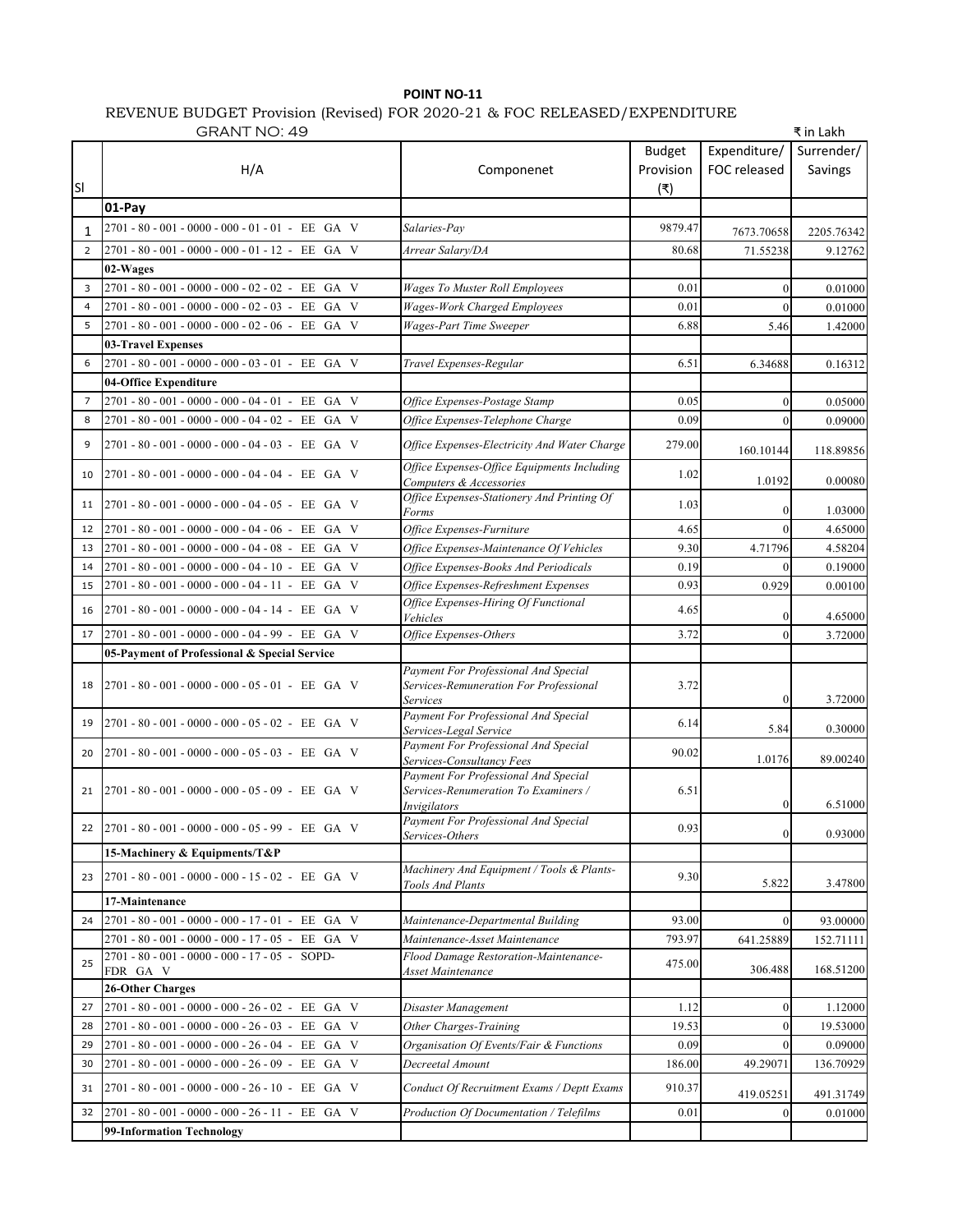| 33 | 2701 - 80 - 001 - 0000 - 000 - 99 - 01 - EE GA V           | Information Technology-Software<br>Development                                     | 9.30     | 9.3        | 0.00000    |
|----|------------------------------------------------------------|------------------------------------------------------------------------------------|----------|------------|------------|
| 34 | 2701 - 80 - 001 - 0000 - 000 - 99 - 02 - EE GA V           | Information Technology-Purchase Of<br>Hardware                                     | 18.60    | 0          | 18.60000   |
| 35 | 2701 - 80 - 001 - 0000 - 000 - 99 - 03 - EE GA V           | Information Technology-Purchase Of IT                                              | 4.65     | $\theta$   | 4.65000    |
| 36 | 2701 - 80 - 001 - 0000 - 000 - 99 - 04 - EE GA V           | Consumable<br>Information Technology-Purchase/Renewal Of                           | 4.65     |            |            |
|    |                                                            | License Of Software/Hardware                                                       |          | $^{(1)}$   | 4.65000    |
| 37 | $2701 - 80 - 001 - 0000 - 000 - 99 - 05 - EE$ GA V         | Information Technology-Facility<br>Management/Annual Maintenance Cost Of<br>The IT | 4.65     |            | 4.65000    |
| 38 | 2701 - 80 - 001 - 0000 - 000 - 99 - 06 - EE GA V           | Information Technology-Network Or<br><b>Bandwidth Cost</b>                         | 4.65     | $\Omega$   | 4.65000    |
|    | Sub Total of 2701                                          |                                                                                    | 12920.40 | 9361.90315 | 3558.49685 |
|    | 2702 Minor Irrigation                                      |                                                                                    |          |            |            |
|    | 1374 LIS                                                   |                                                                                    |          |            |            |
|    | 01 Pay                                                     |                                                                                    |          |            |            |
|    | 2702-01-102-1374-000-01-01-EE GA V                         | Salaries-Pay                                                                       | 767.80   | 591.64789  | 176.15211  |
|    | 2702-01-102-1374-000-01-12-EE GA V                         | Arrear Salary/DA                                                                   | 119.25   | 80.06667   | 39.18333   |
| 40 | 02 Wages                                                   |                                                                                    |          |            |            |
| 42 | 2702-01-102-1374-000-02-02-EE GA V                         | <b>Wages To Muster Roll Employees</b>                                              | 0.79     | $\Omega$   | 0.79000    |
| 43 | 2702-01-102-1374-000-02-03-EE GA V                         | <b>Wages-Work Charged Employees</b>                                                | 23.64    | 17.77238   | 5.86762    |
|    | <b>03 Travel Expenses</b>                                  |                                                                                    |          |            |            |
| 44 | 2702 - 01 - 102 - 1374 - 000 - 03 - 01 - EE GA V           | Travel Expenses-Regular                                                            | 5.58     | 4.98465    | 0.59535    |
|    | 04 Office Expenditure                                      |                                                                                    |          |            |            |
| 45 | 2702 - 01 - 102 - 1374 - 000 - 04 - 01 - EE GA V           | Office Expenses-Postage Stamp                                                      | 0.09     |            | 0.09000    |
| 46 | 2702 - 01 - 102 - 1374 - 000 - 04 - 03 - EE GA V           | Office Expenses-Electricity And Water Charge                                       | 511.50   | 416.85057  | 94.64943   |
| 47 | 2702-01-102-1374-000-04-99-EE GA V                         | Office Expenses-Others                                                             | 7.44     | 0          | 7.44000    |
|    | 17 Maintenance:                                            |                                                                                    |          |            |            |
| 48 | 2702-01-102-1374-000-17-05-EE GA V                         | Maintenance-Asset Maintenance                                                      | 1238.64  | 870.99418  | 367.64582  |
| 49 | 2702 - 01 - 102 - 1374 - 142 - 17 - 05 - SOPD-<br>FDR GA V | Flood Damage Restoration-Maintenance-<br>Asset Maintenance                         | 285.00   | 166.67435  | 118.32565  |
|    | Sub Total 2702(LIS):                                       |                                                                                    | 2959.73  | 2148.99069 | 810.73931  |
|    | 2702-FIS                                                   |                                                                                    |          |            |            |
|    | 01 Pay                                                     |                                                                                    |          |            |            |
| 50 | 2702-01-800-0160-000-01-01-EE GA V                         | Salaries-Pay                                                                       | 994.48   | 720.10109  | 274.37891  |
|    | 2702-00-800-0160-000-01-12-EE GA V                         | Salaries-Arrear Salary/DA                                                          | 54.48    | 41.11119   | 13.36881   |
|    | 02 Wages                                                   |                                                                                    |          |            |            |
|    | 51 $2702 - 01 - 800 - 0160 - 000 - 02 - 02$ - EE GA V      | <b>Wages To Muster Roll Employees</b>                                              | 0.01     |            | 0.01000    |
|    | <b>03 Travel Expenses</b>                                  |                                                                                    |          |            |            |
| 52 | 2702 - 01 - 800 - 0160 - 000 - 03 - 01 - EE GA V           | Travel Expenses-Regular                                                            | 0.93     | 0.72825    | 0.20175    |
|    | 04 Office Expenditure                                      |                                                                                    |          |            |            |
| 53 | 2702 - 01 - 800 - 0160 - 000 - 04 - 01 - EE GA V           | Office Expenses-Postage Stamp                                                      | 0.09     | 0          | 0.09000    |
| 54 | $2702 - 01 - 800 - 0160 - 000 - 04 - 03$ - EE GA V         | Office Expenses-Electricity And Water Charge                                       | 10.70    | 4.84031    | 5.85969    |
| 55 | $2702 - 01 - 800 - 0160 - 000 - 04 - 04 - EE$ GA V         | Office Equipments Including Computers &<br>Accessories                             | 3.72     | 3.72       | 0.00000    |
| 56 | 2702 - 01 - 800 - 0160 - 000 - 04 - 05 - EE GA V           | Office Expenses-Stationery And Printing Of<br>Forms                                | 1.02     | $\theta$   | 1.02000    |
| 57 | 2702 - 01 - 800 - 0160 - 000 - 04 - 09 - EE GA V           | Office Expenses-Petrol, Oil And Lubricants<br>(POL)                                | 23.25    |            | 23.25000   |
|    | 17 Maintenance:                                            |                                                                                    |          |            |            |
| 58 | 2702-01-800-0160-000-17-05-EE GA V                         | Maintenance-Asset Maintenance                                                      | 597.06   | 497.00539  | 100.05461  |
| 59 | 2702 - 01 - 800 - 0160 - 142 - 17 - 05 - SOPD-<br>FDR GA V | Flood Damage Restoration-Maintenance-<br>Asset Maintenance                         | 285.00   | 166.36072  | 118.63928  |
|    | Sub Total of 2702 FIS:                                     |                                                                                    | 1970.74  | 1433.86695 | 536.87305  |
|    | 2702 DTW                                                   |                                                                                    |          |            |            |
|    | 01 Pay:                                                    |                                                                                    |          |            |            |
|    | 2702 - 02 - 103 - 0152 - 000 - 01 - 01 - EE GA V           | Salaries-Pay                                                                       | 1678.43  | 1167.61016 | 510.81984  |
|    |                                                            |                                                                                    |          |            |            |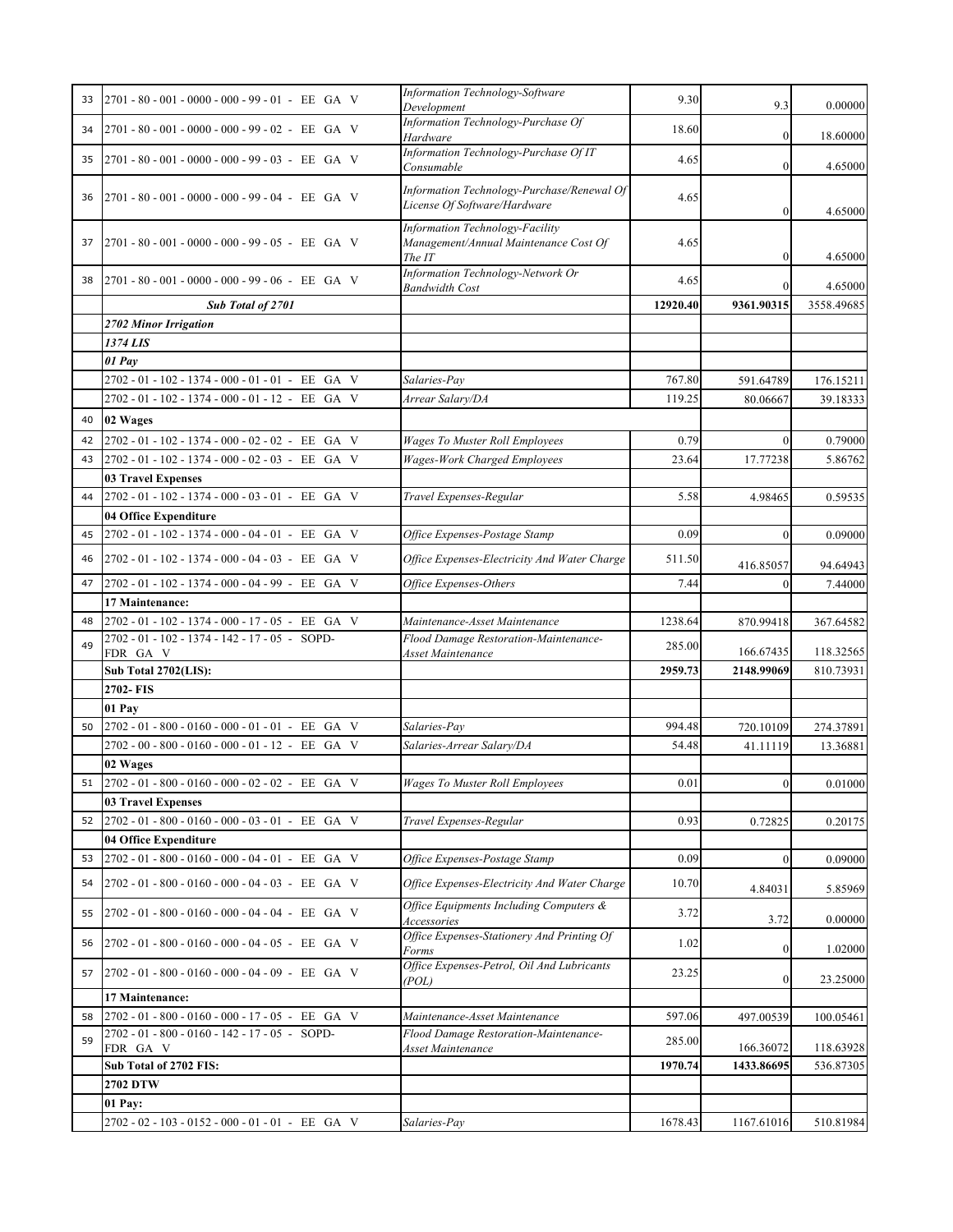| 60 | 2702 - 02 - 103 - 0000 - 152 - 01 - 12 - EE GA V   | Arrear Salary/DA                                                              | 63.94    | 20.32689    | 43.61311   |
|----|----------------------------------------------------|-------------------------------------------------------------------------------|----------|-------------|------------|
| 61 | 02 Wages:                                          |                                                                               |          |             |            |
| 62 | 2702-02-103-0152-000-02-02-EE GA V                 | <b>Wages To Muster Roll Employees</b>                                         | 0.01     | $\Omega$    | 0.01000    |
| 63 | 2702 - 02 - 103 - 0152 - 000 - 02 - 03 - EE GA V   | <b>Wages-Work Charged Employees</b>                                           | 23.72    | 20.35662    | 3.36338    |
|    | <b>03 Travel Expenses</b>                          |                                                                               |          |             |            |
| 64 | 2702-02-103-0152-000-03-01-EE GA V                 | Travel Expenses-Regular                                                       | 1.86     | 1.55997     | 0.30003    |
|    | 04 Office Expenditure                              |                                                                               |          |             |            |
| 65 | 2702 - 02 - 103 - 0152 - 000 - 04 - 01 - EE GA V   | Office Expenses-Postage Stamp                                                 | 0.09     | $\Omega$    | 0.09000    |
| 66 | 2702 - 02 - 103 - 0152 - 000 - 04 - 03 - EE GA V   | Office Expenses-Electricity And Water Charge                                  | 139.50   | 126.95271   | 12.54729   |
| 67 | 2702 - 02 - 103 - 0152 - 000 - 04 - 04 - EE GA V   | Office Expenses-Office Equipments Including<br>Computers & Accessories        | 4.10     | 4.1         | 0.00000    |
| 68 | 2702 - 02 - 103 - 0152 - 000 - 04 - 05 - EE GA V   | Office Expenses-Stationery And Printing Of<br>Forms                           | 1.03     |             | 1.03000    |
| 69 | 2702 - 02 - 103 - 0152 - 000 - 04 - 99 - EE GA V   | Office Expenses-Others                                                        | 0.93     |             | 0.93000    |
|    | 17 Maintenance:                                    |                                                                               |          |             |            |
| 70 | 2702-02-103-0152-000-17-05-EE GA V                 | Maintenance-Asset Maintenance                                                 | 577.69   | 454.5878    | 123.10220  |
| 71 | 2702 - 02 - 103 - 0152 - 142 - 17 - 05 - SOPD-     | Flood Damage Restoration-Maintenance-                                         | 285.00   |             |            |
|    | FDR GA V                                           | Asset Maintenance                                                             |          | 132.1056    | 152.89440  |
|    | Sub Total of 2702 DTW:                             |                                                                               | 2776.30  | 1927.59975  | 848.70025  |
|    | 2702 D&A                                           |                                                                               |          |             |            |
|    | 01 Pay:                                            |                                                                               |          |             |            |
| 72 | 2702 - 80 - 001 - 0000 - 000 - 01 - 01 - EE GA V   | Salaries-Pay                                                                  | 34129.81 | 30483.02495 | 3646.78505 |
| 73 | 2702 - 80 - 001 - 0000 - 000 - 01 - 12 - EE GA V   | Arrear Salary/DA                                                              | 476.64   | 278.34411   | 198.29589  |
|    | 02 Wages:                                          |                                                                               |          |             |            |
| 74 | 2702 - 80 - 001 - 0000 - 000 - 02 - 02 - EE GA V   | Wages To Muster Roll Employees                                                | 4.84     | 2.592       | 2.24800    |
| 75 | 2702 - 80 - 001 - 0000 - 000 - 02 - 05 - EE GA V   | Wages-Home Guard                                                              | 8.37     | 8.47992     | $-0.10992$ |
| 76 | 2702 - 80 - 001 - 0000 - 000 - 02 - 06 - EE GA V   | Wages-Part Time Sweeper                                                       | 22.28    | 16.5        | 5.78000    |
|    | <b>03 Travel Expenses</b>                          |                                                                               |          |             |            |
| 77 | 2702 - 80 - 001 - 0000 - 000 - 03 - 01 - EE GA V   | Travel Expenses-Regular                                                       | 13.95    | 13.33171    | 0.61829    |
|    | 04 Office Expenditure                              |                                                                               |          |             |            |
| 78 | 2702 - 80 - 001 - 0000 - 000 - 04 - 01 - EE GA V   | Office Expenses-Postage Stamp                                                 | 0.09     | $\Omega$    | 0.09000    |
| 79 | 2702 - 80 - 001 - 0000 - 000 - 04 - 02 - EE GA V   | Office Expenses-Telephone Charge                                              | 0.23     | $\theta$    | 0.23000    |
| 80 | $2702 - 80 - 001 - 0000 - 000 - 04 - 03 - EE$ GA V | Office Expenses-Electricity And Water Charge                                  | 43.07    | 17.1929     | 25.87710   |
| 81 | 2702 - 80 - 001 - 0000 - 000 - 04 - 04 - EE GA V   | Office Equipments Including Computers &<br>Accessories                        | 9.39     | 9.3813      | 0.00870    |
| 82 | 2702 - 80 - 001 - 0000 - 000 - 04 - 05 - EE GA V   | Office Expenses-Stationery And Printing Of<br>Forms                           | 1.03     |             | 1.03000    |
|    | 05 Payment of Professional & Special Service:      |                                                                               |          |             |            |
| 83 | 2702 - 80 - 001 - 0000 - 000 - 05 - 02 - EE GA V   | Payment For Professional And Special<br>Services-Legal Service                | 9.39     | 4.48        | 4.91000    |
| 84 | 2702 - 80 - 001 - 0000 - 000 - 05 - 05 - EE GA V   | Payment For Professional And Special<br>Services-House Keeping                | 9.30     | 9.30        | 0.00000    |
|    | 06 Rent, Rates & Taxes/Royalty:                    |                                                                               |          |             |            |
| 85 | 2702 - 80 - 001 - 0000 - 000 - 06 - 01 - EE GA V   | Rents, Rates & Taxes / Royalty-Rents For<br><b>Hired Building</b>             | 5.23     | 5.19704     | 0.03296    |
| 86 | 2702 - 80 - 001 - 0000 - 000 - 06 - 02 - EE GA V   | Rents, Rates & Taxes / Royalty-Rates & Taxes                                  | 13.95    | 0           | 13.95000   |
| 87 | 2702 - 80 - 001 - 0000 - 000 - 06 - 03 - EE GA V   | Rents, Rates & Taxes / Royalty-Royalty<br>(Including Leased Charges For Land) | 3.72     | $\theta$    | 3.72000    |
|    | 11 Hospitality Expense/Sumptuary Allowance:        |                                                                               |          |             |            |
| 88 | 2702 - 80 - 001 - 0000 - 000 - 11 - 99 - EE GA V   | Hospitality Expenses / Sumptuary Allowances<br>Etc-Others                     | 1.03     | $\theta$    | 1.03000    |
|    | 17 Maintenance:                                    |                                                                               |          |             |            |
| 89 | $2702 - 80 - 001 - 0000 - 000 - 17 - 01$ - EE GA V | Maintenance-Departmental Building                                             | 93.00    | 9.76514     | 83.23486   |
| 90 | 2702 - 80 - 001 - 0000 - 000 - 17 - 05 - EE GA V   | Maintenance-Asset Maintenance                                                 | 361.80   | 324.47025   | 37.32975   |
|    | 26 Other Charges:                                  |                                                                               |          |             |            |
| 91 | $2702 - 80 - 001 - 0000 - 000 - 26 - 02$ - EE GA V | Disaster Management                                                           | 5.12     | $\theta$    | 5.12000    |
| 92 | 2702-80-001-0000-000-26-09-EE GA V                 | Decreetal Amount                                                              | 1151.39  | 217.12629   | 934.26371  |
| 93 | $2702 - 80 - 001 - 0000 - 000 - 26 - 10 - EE$ GA V | Conduct Of Recruitment Exams / Deptt Exams                                    | 9.30     |             | 9.30000    |